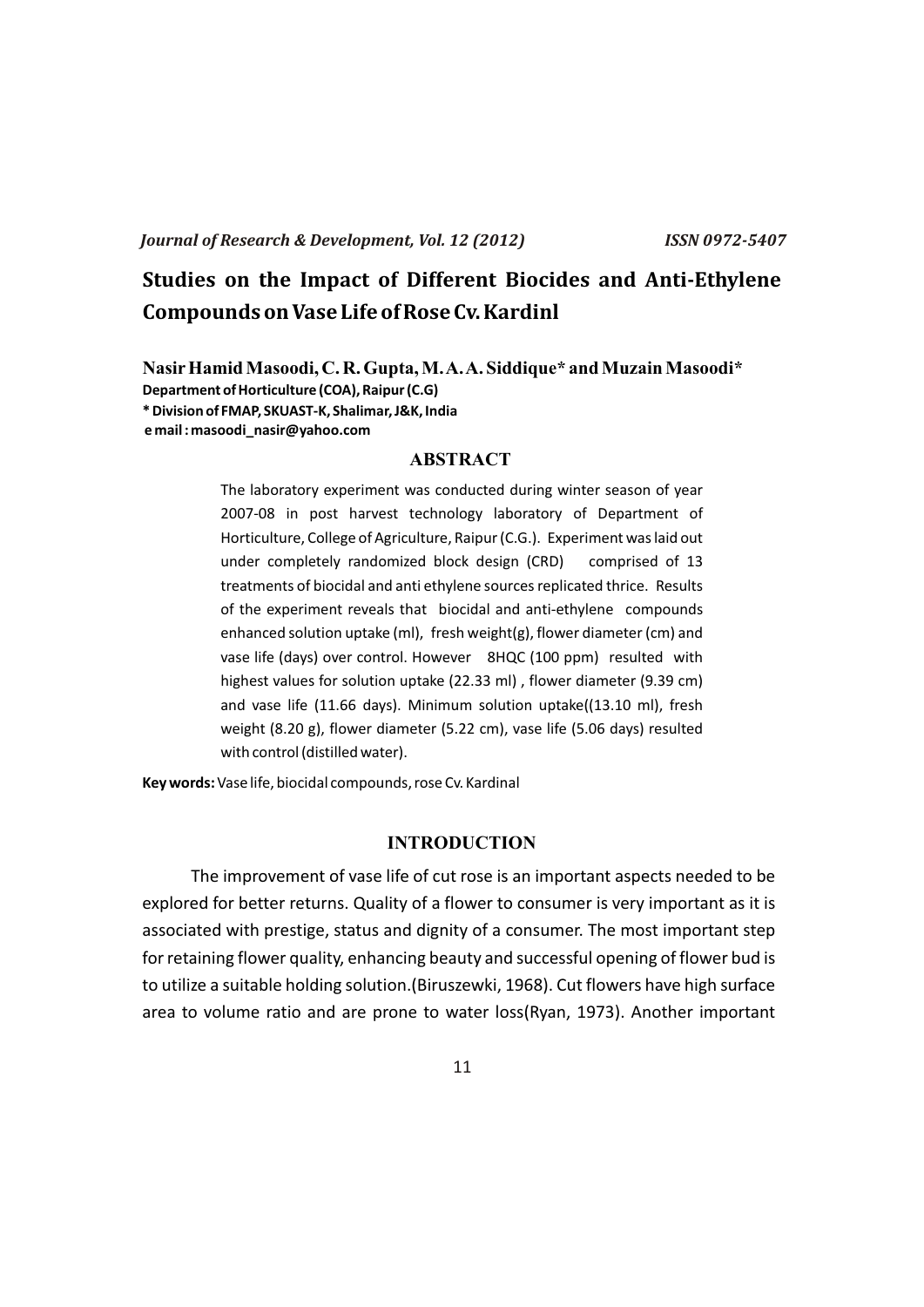factor is to minimize ethylene rise and produce germicidal effects for enhancing vase life and reduce senescence rate. (Martin and Thiman, 1972). Suitable holding solutions minimize proteolytic activities as hydrolysis of proteins into amino acids is a result of combined action of proteinases and peptidase. Preservative solutions having growth regulators, minerals and organic acids enhance vase life of cut flowers (Bhaskar *et. al.,* 1991). Preservatives help in enhanced solution uptake and vase life (Bhatia *et al.,* 2002).Cut flowers are actively metabolizing living plant parts subjected to the same aging process as that of plant depending upon repairable substrates, water balance and factors like respiration and transpiration(Burdett, 1970).So there is a need to evaluate the holding solution having capacity to enhance the solution uptake capacity, ensure successful bud opening and enhance vase life of a cut flower by restricting ethylene rise and preventing germicidal attack. Thus this study was carried out to evaluate a suitable holding solution which can enhance vase life of cut roses.

#### **MATERIALAND METHODS**

The vase life of cut flowers was studied after harvesting under different holding solutions. The flower buds were harvested after colour showing stage and pre cooling was done with cold water by immersing stem of cut flowers in cold water immediately after harvesting. Holding solution treatments comprised of 8 HQC 50 ppm (T1), 8 HQC 100 ppm (T2), STS 50 ppm (T3), STS 100 ppm (T4), CaCl, 50 ppm (T5), CaCl, 100 ppm (T6),  $CoSO<sub>4</sub>$  50 ppm (T7),  $CoSO<sub>4</sub>$  100 ppm (T8), GA 50 ppm (T9), GA 100 ppm (T10), 2% sucrose (T11), 4% sucrose (T12), and Distilled water (T13). The harvested stems were put in these holding solutions. The observations on solution uptake (ml), fresh weight of flower (g), flower diameter (cm) and vase life (days) were recorded and significant differences were decided in the light of critical difference (CD).

# **RESULT AND DISCUSSION**

Solution uptake was recorded maximum (22.33ml) with the application of 8 HQC (100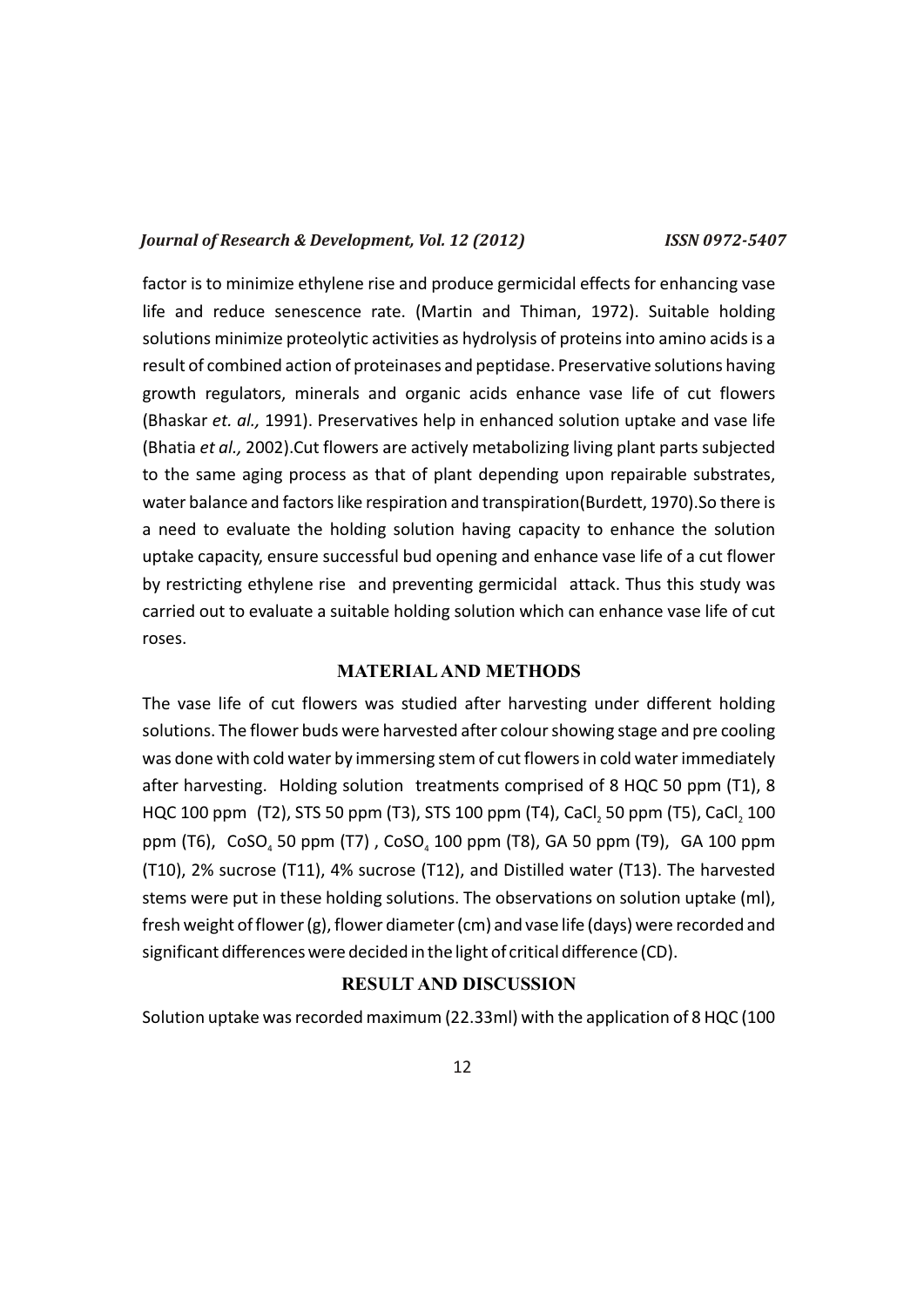ppm), followed by  $CoSO<sub>4</sub>$  (100ppm), 8 HQC (50ppm) and CaCl, (100ppm) with solution uptake of (19.90ml), (19.80ml) and (19.56 ml) respectively. Minimum solution uptake (13.10ml) was recorded with distilled water (control).Most of the variations among the treatments were significant (Table 1 & Fig. 1).

| <b>Treatments</b>             | <b>Parameters</b> |              |               |           |
|-------------------------------|-------------------|--------------|---------------|-----------|
|                               | <b>Solution</b>   | Fresh weight | <b>Flower</b> | Vase life |
|                               | uptake (ml)       | (g)          | diameter (cm) | (days)    |
| $T_1$ : 8 HQC 50              |                   |              | 8.68          | 10.66     |
| ppm                           | 19.80             | 14.30        |               |           |
| $T_2$ : 8 HQC 100             |                   | 15.50        | 9.39          | 11.66     |
| ppm                           | 22.33             |              |               |           |
| $T_3$ : STS 50 ppm            | 18.76             | 12.30        | 7.30          | 8.33      |
| $T_4$ : STS 100               |                   | 13.46        | 7.67          | 9.33      |
| ppm                           | 20.50             |              |               |           |
| $T_5$ : CaCl <sub>2</sub> 50  |                   | 12.13        | 7.16          | 8.34      |
| ppm                           | 18.66             |              |               |           |
| $T_6$ : CaCl <sub>2</sub> 100 |                   | 13.46        | 7.33          | 9.66      |
| ppm                           | 19.56             |              |               |           |
| $T_7$ : CoSO <sub>4</sub> 50  |                   | 12.43        | 7.13          | 8.33      |
| ppm                           | 18.76             |              |               |           |
| $T_8$ : CoSO <sub>4</sub> 100 |                   | 13.30        | 7.33          | 8.33      |
| ppm                           | 19.90             |              |               |           |
| $T_9$ : GA 50 ppm             | 16.10             | 10.83        | 5.93          | 6.33      |
| $T_{10}$ : GA 100             |                   | 11.20        | 6.73          | 6.66      |
| ppm                           | 17.30             |              |               |           |
| $T_{11}$ (2% sucrose)         | 16.20             | 11.600       | 6.66          | 7.90      |
| $T_{12}$ (4% sucrose)         | 17.20             | 11.80        | 7.16          | 8.35      |
| $T_{13}$ : Control            |                   | 8.20         | 5.22          | 5.05      |
| (water)                       | 13.10             |              |               |           |
| CD(1%)                        | 0.68              | 0.25         | 0.44          | 0.97      |

# **Table 1: Influence of different chemical preservatives on post harvest**

|  | parameters of cut Rose cv. Kardinal |
|--|-------------------------------------|
|--|-------------------------------------|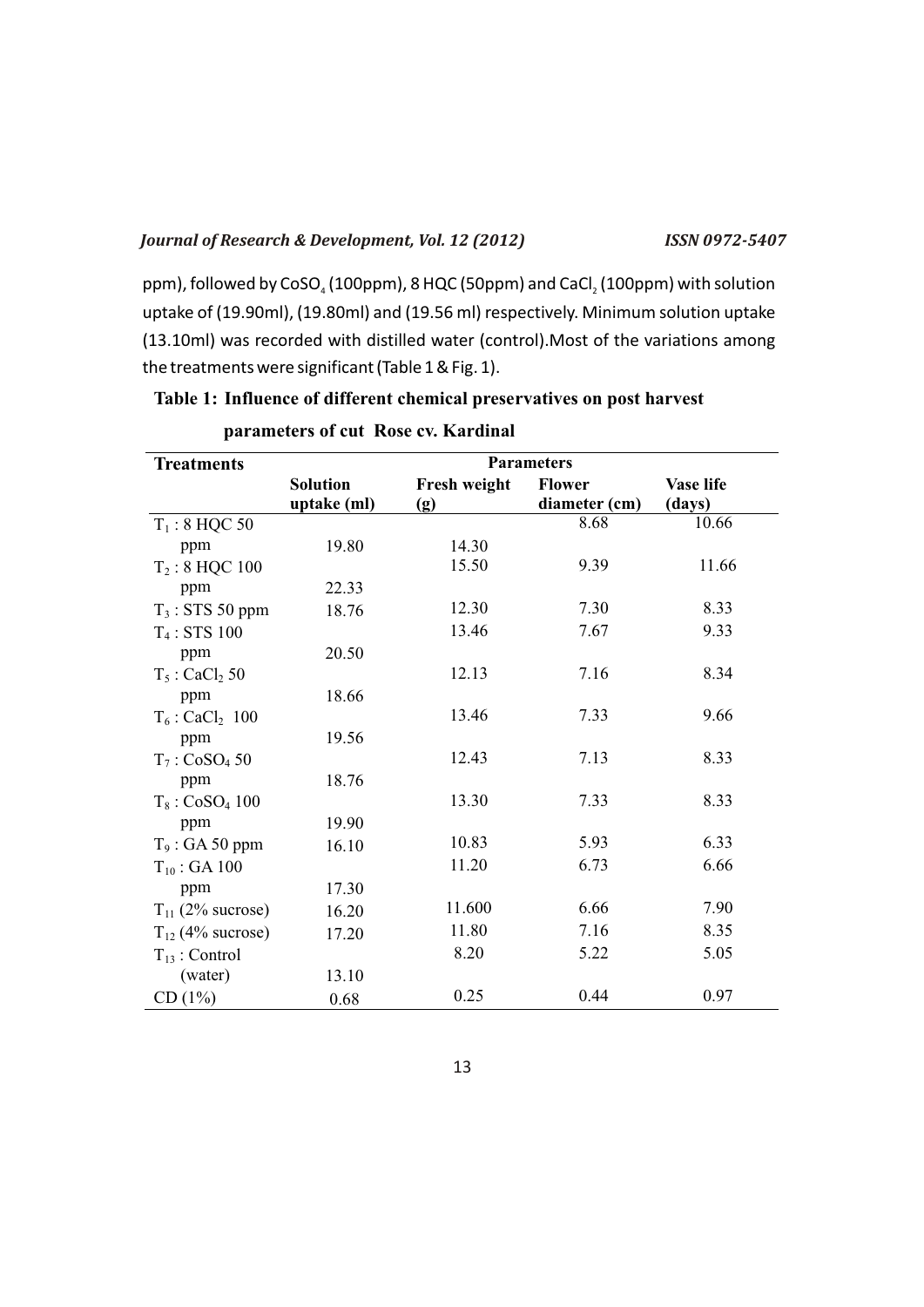This might be due to antimicrobial nature of these chemicals which prevent vascular blockage and increases water uptake and its retention. Further, these acidify water and the chelating property of quinoline compounds or esters probably chelated the metal ions of enzymes active in creating the stem blockage. Pruthi *et al*. (2001) reported enhancement of solution uptake by gladiolus spikes treated with these biocidal compounds. The role of 8 HQC and STS in enhancing solution uptake was reported by Bhatia *et al*. (2003). Similarly co-related findings were reported by Tiwari and Singh (2002) and Bhattacharjee and Kumar (2002) for roses.

The highest values for flower diameter (9.39 cm), (8.68 cm) and (7.60 cm) respectively were recorded with 8 HQC 100 ppm, 8 HQC 50 ppm and, STS 100 ppm. Similarly average fresh weight of flower was recorded maximum (15.50 gm) with treatment (8 HQC 100 ppm) followed by 8 HQC 50 ppm and STS 100 ppm with (14.4 gm and 13.46 g) flower fresh weight respectively. Minimum, flower diameter (8.20 cm), fresh weight (5.22 g) was recorded with control (Table 1,Fig 2,3,). Reduced rate of respiration and water balance caused by these biocidal compounds might have augmented flower diameter. Bhatia *et al*. (2002) while working on vase life improvement of cut carnations reported STS and 8HQC at various concentrations significantly improve flower diameter by improved solution uptake capacity. Similarly Pal *et al*. (2003) studied the vase life of red cut roses and reported that improvement of flower diameter by the application of 8HQC. These findings are in close conformity to the findings of the present study.

Vase life was recorded maximum (11.66days), (10.66days), (9.66 days) and (9.33days) respectively with the treatment application 8 HQC 100 ppm  $(T_2)$ , CaCl, 100 ppm  $(T_6)$ , STS 100 ppm  $(T_4)$ , and STS 50 ppm  $(T_3)$ , respectively while as minimum vase life (5.05 days) resulted with distilled water (Table 1, Fig 4).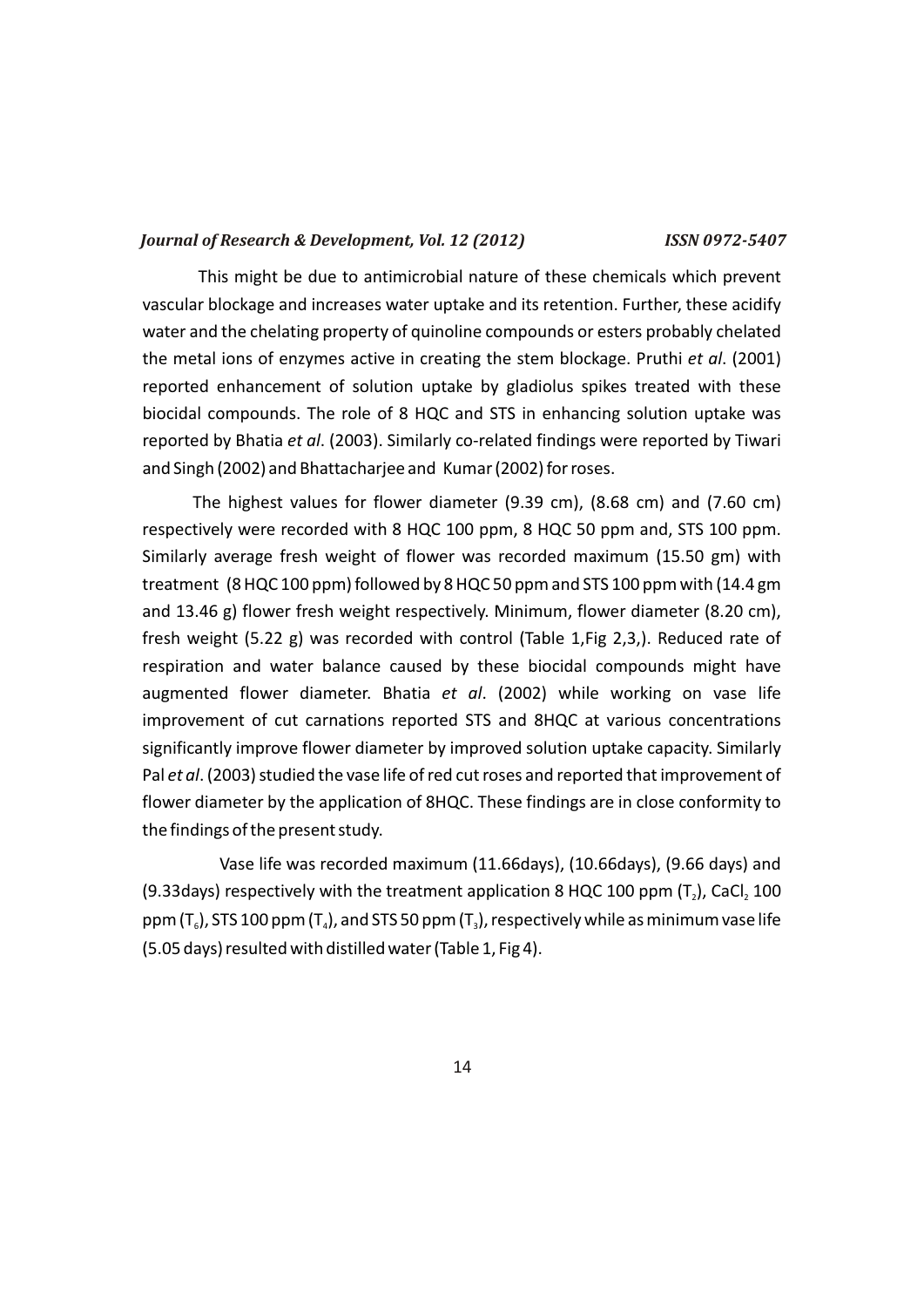

**Treatments**  $T_1$ : 8 HQC 50 ppm,  $T_2$ : 8 HQC 100 ppm,  $T_3$ : STS 50 ppm,  $T_4$ : STS 100 ppm,  $T_5$ : CaCl<sub>2</sub> 50 ppm,  $T_6$ : CaCl<sub>2</sub> 100 ppm,  $T_7$ : CoSO<sub>4</sub> 50 ppm,  $T_8$ : CoSO<sub>4</sub> 100 ppm,  $T_9$ : GA 50 ppm,  $T_{10}$ : GA 100 ppm,  $T_{11}$  (2% sucrose),  $T_{12}$  (4% sucrose),  $T_{13}$ : Control (water) **(Fig 1-4): Fig. 1. Solution uptake (ml), Fig. 2. Fresh weight (g), Fig. 3. Flower diameter (cm), Fig. 4. vase life (Days)**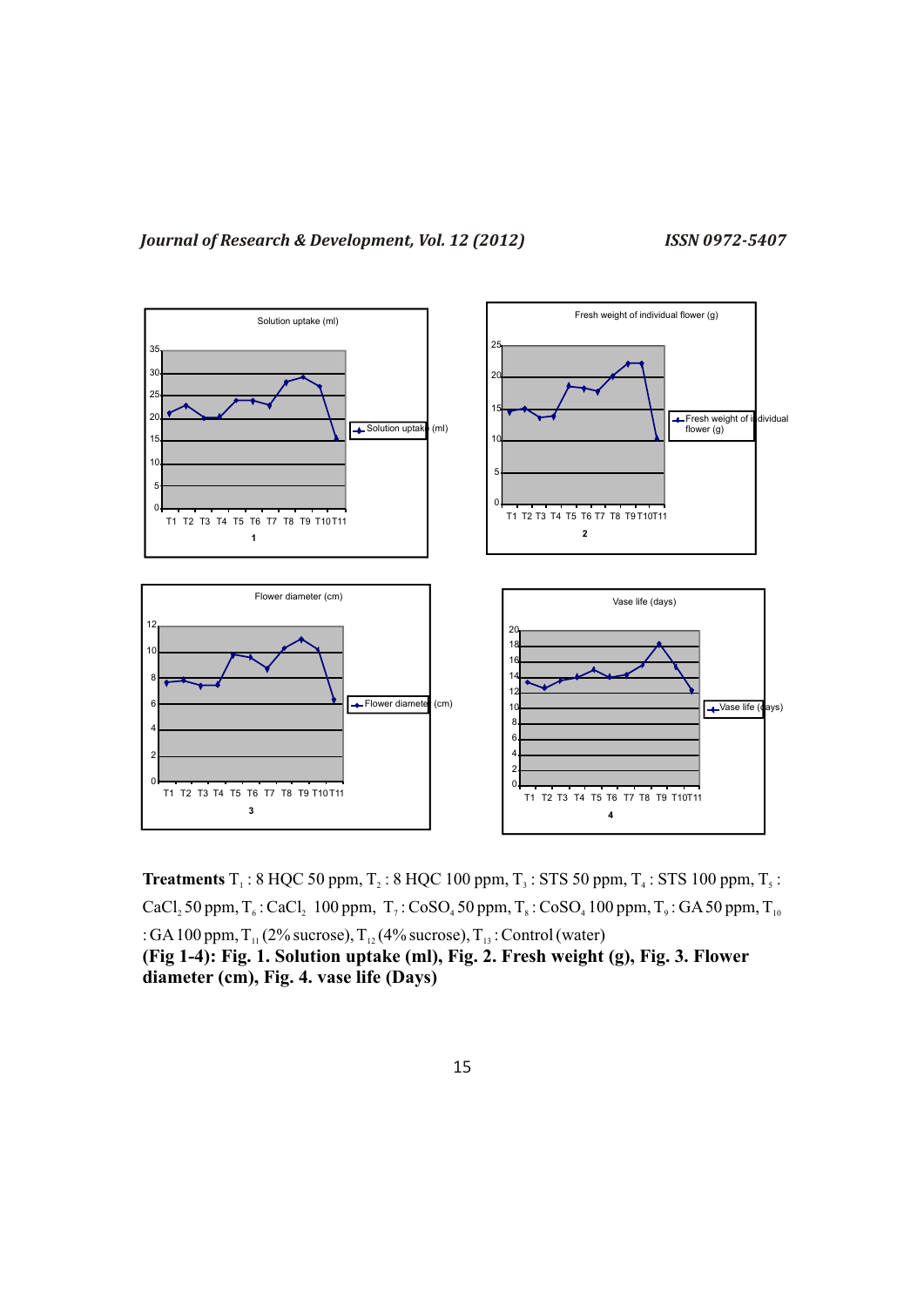There are various reasons associated with the enhancement of vase life of cut flower. Cut flowers are actively metabolizing living plant parts subjected to the same basic aging process as that of a cut flower depends on the amount of respirable substrate, water balance and physiological factors like respiration and transpiration. The treatment of cut flower with chemicals might have inhibited ethylene production, increase in mineral salt uptake and reduction in rate of respiration as these are known for inhibition of ethylene biogenesis and ultimately enhanced vase life. The findings of Pruthi *et al*. (2001) for rose, Bhatia *et al*. (2002) for carnation, Tiwari and Singh (2002) for rose, Bhattacharjee and Palani Kumar (2003) for roses, depicting enhancement of vase-life by the treatment application of different biocidal compounds, are in close conformity to the present study. Siddique *et al* ( 2011) reported enhancement of vaselife in cut *Narcissus* by the application of 8 HQS,STS and CaCl2.

# **REFERENCES**

- Bhaskar, V., Vijaya, R., Venkata, P and Reddy A.N. 2002. Effect of post harvest application of sucrose on the physiological and biochemical changes of cut rose petals during vase life period. *The Orissa J. Hort.,* **30**(2): 6-12.
- Bhatia, S., Gupta Y.C., Dhiman, S.R and Thakur, K.S. 2002 Studies on pulsing and storage of carnation. *J.Orn. Hort.,* **5** (2):24-26.
- Bhatia, S., Gupta, Y.C., Dhiman, S.R. and Thakur, K.S. 2003. Studies on pulsing and storage of carnation flower. *Journal of Ornamental Hort*., **5**(2): 24-26.
- Bhattacharjee, S.K. and Kumar, Palani 2002. Post harvest life of roses as affected by holding solution. *Journal of Ornamental Horticulture*., **5**(2): 37-38.
- Biruszewki, T.E. 1968. The influence of chemical preservative on post harvest rates and biochemical changes in carnation. *Diss. Abst. Sec*., **29**: 866.

Burdett, A.N. 1970. The cause of bent neck in cut roses. *J.American Society Hort.Sci.,*